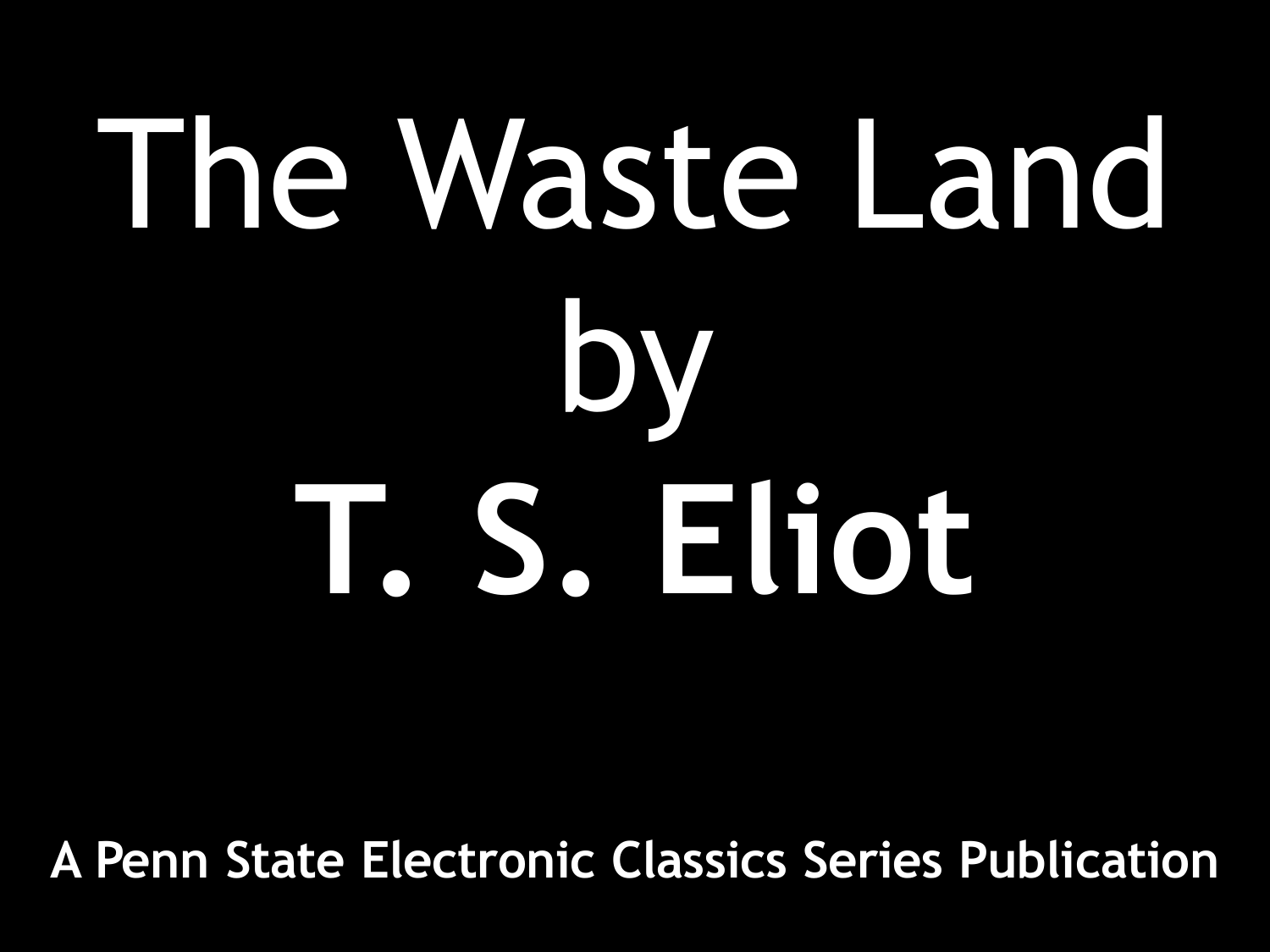*The Waste Land* by T.(homas) S.(tearns) Eliot is a publication of the Pennsylvania State University. This Portable Document file is furnished free and without any charge of any kind. Any person using this document file, for any purpose, and in any way does so at his or her own risk. Neither the Pennsylvania State University nor Jim Manis, Faculty Editor, nor anyone associated with the Pennsylvania State University assumes any responsibility for the material contained within the document or for the file as an electronic transmission, in any way.

*The Waste Land* by T.(homas) S.(tearns) Eliot*,* the Pennsylvania State University, *Electronic Classics Series*, Jim Manis, Faculty Editor, Hazleton, PA 18201-1291 is a Portable Document File produced as part of an ongoing student publication project to bring classical works of literature, in English, to free and easy access of those wishing to make use of them.

Cover Design: Jim Manis

Copyright © 2000 The Pennsylvania State University

The Pennsylvania State University is an equal opportunity university.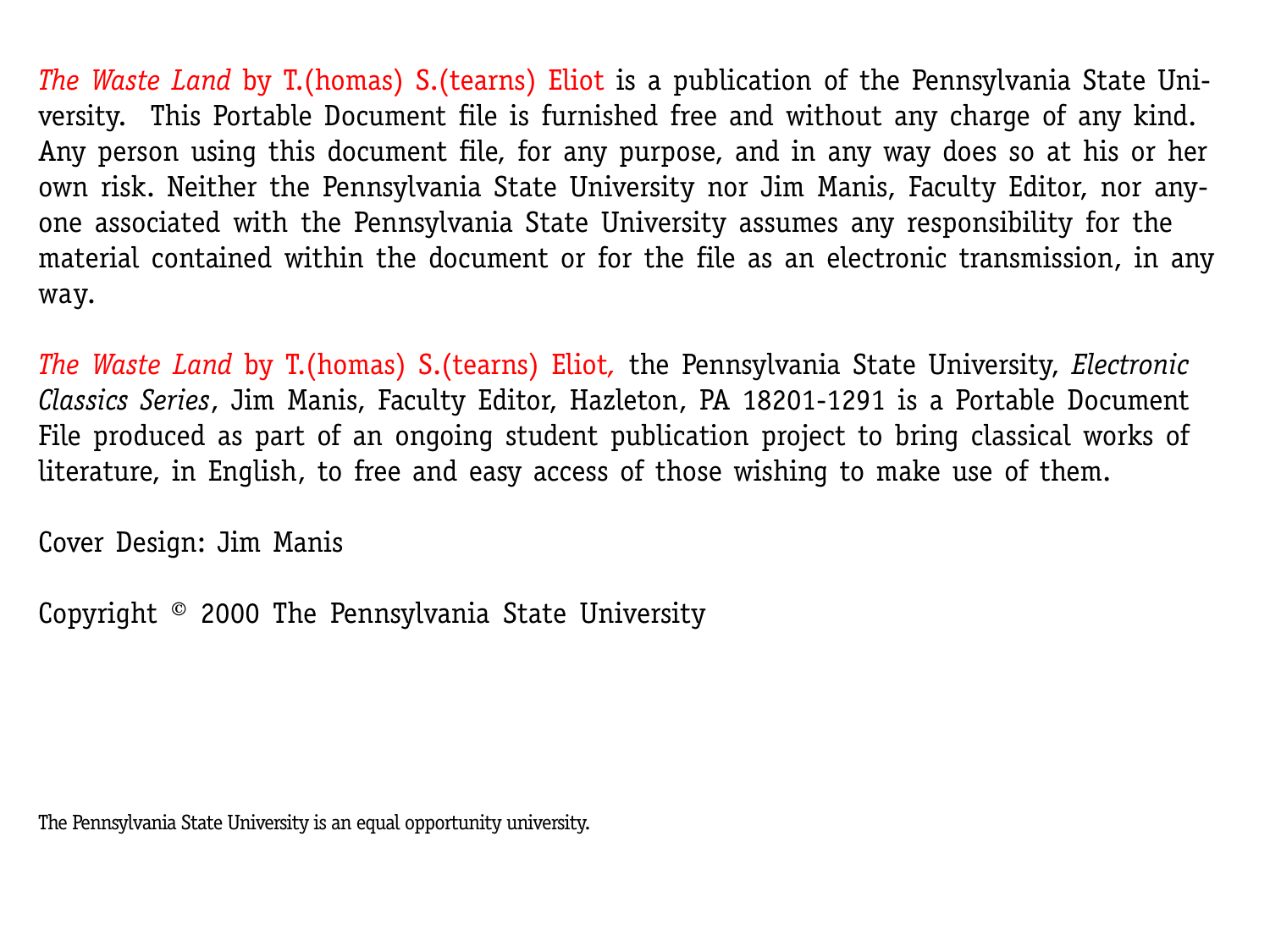by

# **T. S. Eliot**

*Nam Sibyllam quidem Cumis ego ipse oculis meis vidi in ampulla pendere, et cum illi pueri dicerent: Sibylla ti theleis; respondebat illa: apothanein thelo.*

# **I. THE BURIAL OF THE DEAD**

April is the cruellest month, breeding Lilacs out of the dead land, mixing Memory and desire, stirring Dull roots with spring rain. Winter kept us warm, covering Earth in forgetful snow, feeding A little life with dried tubers. Summer surprised us, coming over the Starnbergersee With a shower of rain; we stopped in the colonnade, And went on in sunlight, into the Hofgarten,  $10$ And drank coffee, and talked for an hour. Bin gar keine Russin, stamm' aus Litauen, echt deutsch. And when we were children, staying at the archduke's,

# T. S. Eliot

My cousin's, he took me out on a sled, And I was frightened. He said, Marie, Marie, hold on tight. And down we went. In the mountains, there you feel free. I read, much of the night, and go south in the winter.

What are the roots that clutch, what branches grow Out of this stony rubbish? Son of man, 20 You cannot say, or guess, for you know only A heap of broken images, where the sun beats, And the dead tree gives no shelter, the cricket no relief, And the dry stone no sound of water. Only There is shadow under this red rock, (Come in under the shadow of this red rock), And I will show you something different from either Your shadow at morning striding behind you Or your shadow at evening rising to meet you; I will show you fear in a handful of dust.  $30$ 

 *Frisch weht der Wind Der Heimat zu. Mein Irisch Kind, Wo weilest du?*

'You gave me hyacinths first a year ago; 'They called me the hyacinth girl.'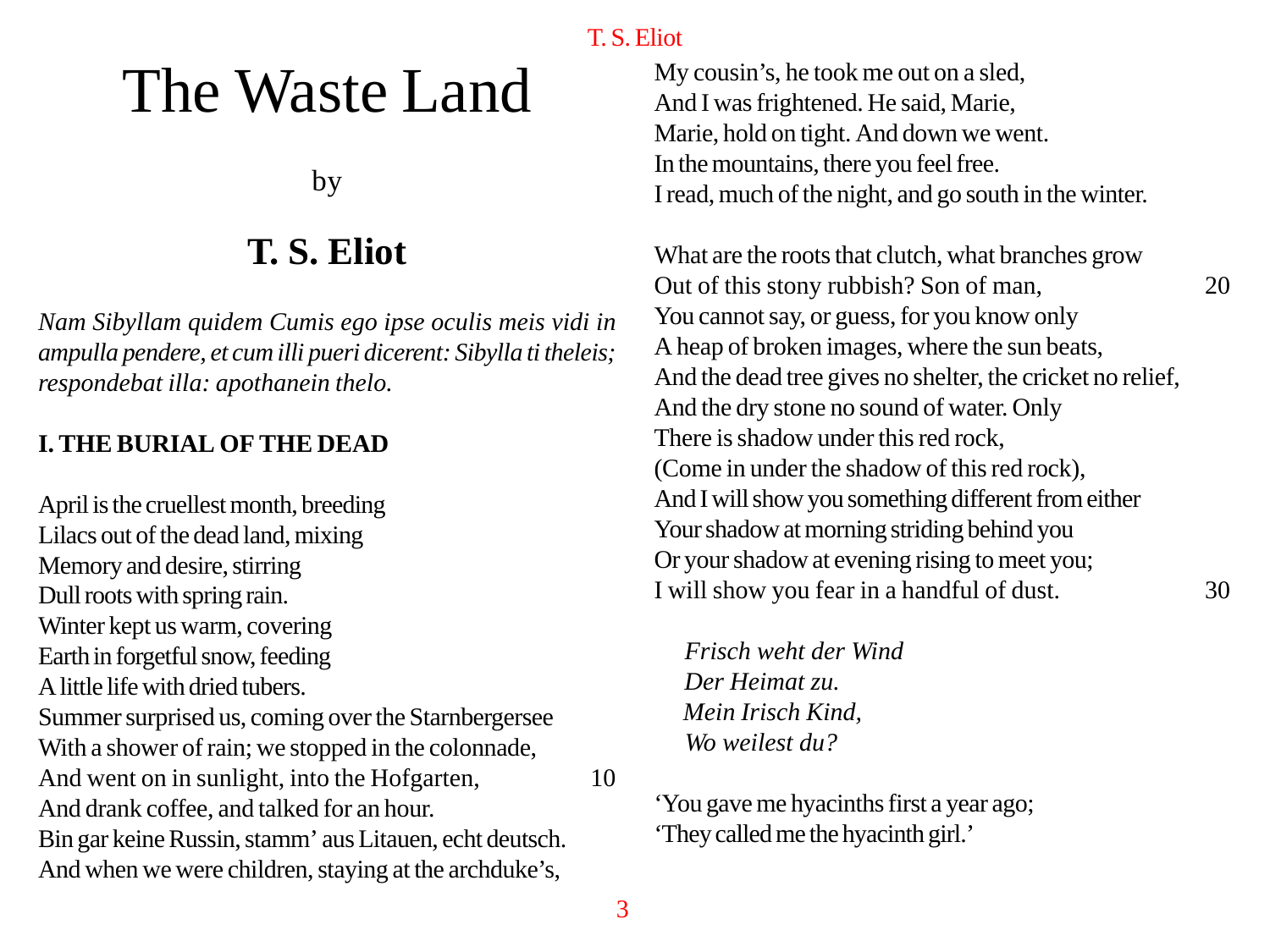*Yet when we came back, late, from the Hyacinth garden, Your arms full, and your hair wet, I could not Speak, and my eyes failed, I was neither Living nor dead, and I knew nothing,* 40 *Looking into the heart of light, the silence. Od' und leer das Meer.*

Madame Sosostris, famous clairvoyante, Had a bad cold, nevertheless Is known to be the wisest woman in Europe, With a wicked pack of cards. Here, said she, Is your card, the drowned Phoenician Sailor, (Those are pearls that were his eyes. Look!) Here is Belladonna, the Lady of the Rocks, The lady of situations. 50 Here is the man with three staves, and here the Wheel, And here is the one-eyed merchant, and this card, Which is blank, is something he carries on his back, Which I am forbidden to see. I do not find The Hanged Man. Fear death by water. I see crowds of people, walking round in a ring. Thank you. If you see dear Mrs. Equitone, Tell her I bring the horoscope myself: One must be so careful these days.

Unreal City, 60

Under the brown fog of a winter dawn, A crowd flowed over London Bridge, so many, I had not thought death had undone so many. Sighs, short and infrequent, were exhaled, And each man fixed his eyes before his feet. Flowed up tbe hill and down King William Street, To where Saint Mary Woolnoth kept the hours With a dead sound on the final stroke of nine. There I saw one I knew, and stopped him, crying 'Stetson! 'You who were with me in the ships at Mylae! 70 'That corpse you planted last year in your garden, 'Has it begun to sprout? Will it bloom this year? 'Or has the sudden frost disturbed its bed?

'Oh keep the Dog far hence, that's friend to men, 'Or with his nails he'll dig it up again! 'You! hypocrite lecteur! — mon semblable, — mon frère!'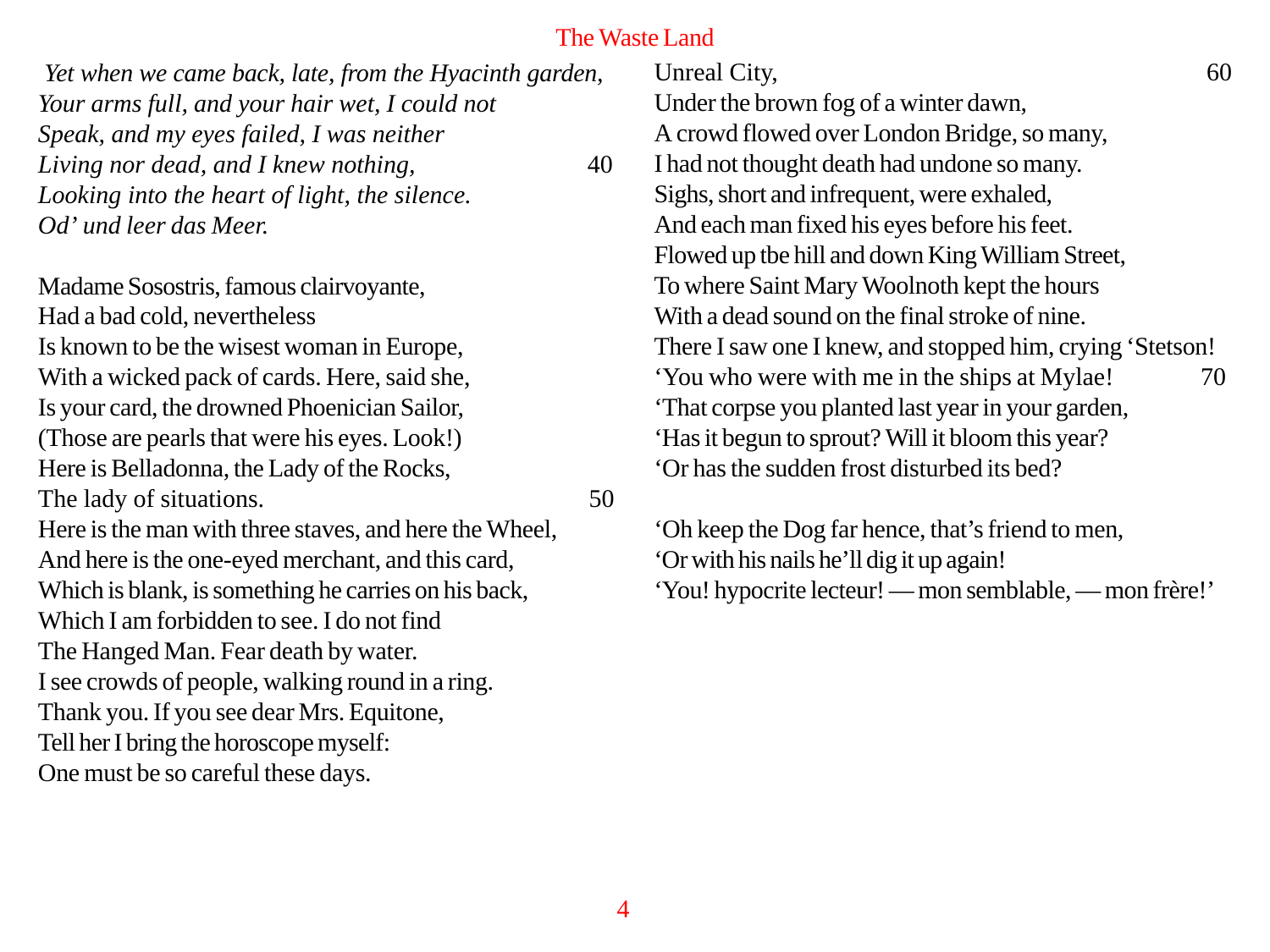#### **II. A GAME OF CHESS**

The Chair she sat in, like a burnished throne, Glowed on the marble, where the glass Held up by standards wrought with fruited vines From which a golden Cupidon peeped out 80 (Another hid his eyes behind his wing) Doubled the flames of sevenbranched candelabra Reflecting light upon the table as The glitter of her jewels rose to meet it, From satin cases poured in rich profusion; In vials of ivory and coloured glass Unstoppered, lurked her strange synthetic perfumes, Unguent, powdered, or liquid — troubled, confused And drowned the sense in odours; stirred by the air That freshened from the window, these ascended 90 In fattening the prolonged candle-flames, Flung their smoke into the laquearia, Stirring the pattern on the coffered ceiling. Huge sea-wood fed with copper Burned green and orange, framed by the coloured stone, In which sad light a carved dolphin swam. Above the antique mantel was displayed As though a window gave upon the sylvan scene The change of Philomel, by the barbarous king So rudely forced; yet there the nightingale 100 Filled all the desert with inviolable voice

# T. S. Eliot

| And still she cried, and still the world pursues,   |     |
|-----------------------------------------------------|-----|
| 'Jug Jug' to dirty ears.                            |     |
| And other withered stumps of time                   |     |
| Were told upon the walls; staring forms             |     |
| Leaned out, leaning, hushing the room enclosed.     |     |
| Footsteps shuffled on the stair.                    |     |
| Under the firelight, under the brush, her hair      |     |
| Spread out in fiery points                          |     |
| Glowed into words, then would be savagely still,    | 110 |
|                                                     |     |
| 'My nerves are had to-night. Yes, had, Stay with me |     |

'My nerves are bad to-night. Yes, bad. Stay with me. 'Speak to me. Why do you never speak? Speak. 'What are you thinking of? What thinking? What? 'I never know what you are thinking. Think.'

I think we are in rats' alley Where the dead men lost their bones.

'What is that noise?' The wind under the door. 'What is that noise now? What is the wind doing?' Nothing again nothing. 120 'Do 'You know nothing? Do you see nothing? Do you remember 'Nothing?' I remember Those are pearls that were his eyes.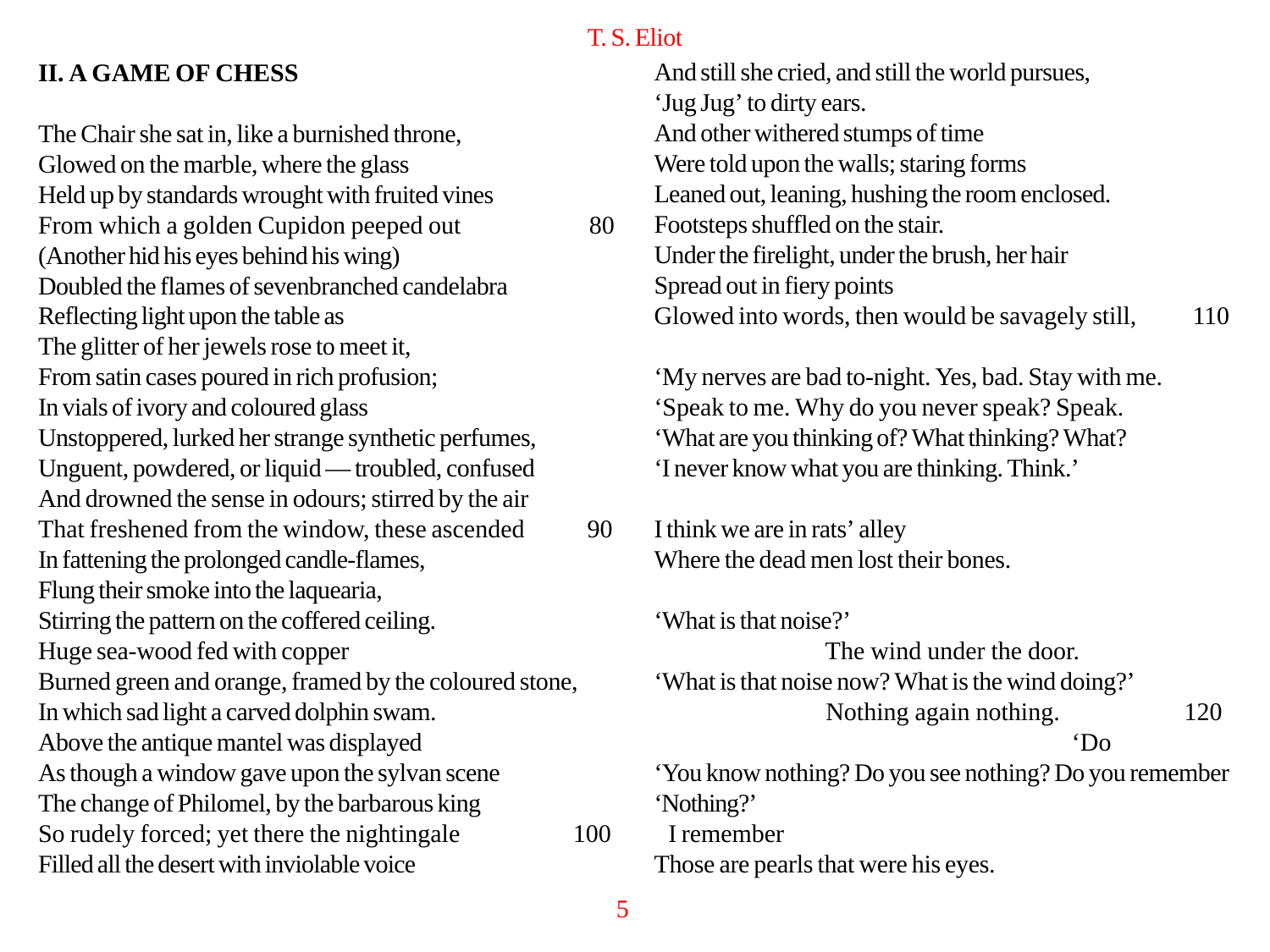| 'Are you alive, or not? Is there nothing in your head?'      |            | And if you don't give it him, there's others will, I said.               |     |
|--------------------------------------------------------------|------------|--------------------------------------------------------------------------|-----|
|                                                              | <b>But</b> | Oh is there, she said. Something o' that, I said.                        | 150 |
|                                                              |            | Then I'll know who to thank, she said, and give me a                     |     |
| OOOO that Shakespeherian Rag —                               |            | straight look.                                                           |     |
| It's so elegant                                              |            | Hurry up please it's time                                                |     |
| So intelligent                                               | 130        | If you don't like it you can get on with it, I said.                     |     |
| 'What shall I do now? What shall I do?'                      |            | Others can pick and choose if you can't.                                 |     |
| I shall rush out as I am, and walk the street                |            | But if Albert makes off, it won't be for lack of telling.                |     |
| 'With my hair down, so. What shall we do to-morrow?          |            | You ought to be ashamed, I said, to look so antique.                     |     |
| 'What shall we ever do?'                                     |            | (And her only thirty-one.)                                               |     |
| The hot water at ten.                                        |            | I can't help it, she said, pulling a long face,                          |     |
| And if it rains, a closed car at four.                       |            | It's them pills I took, to bring it off, she said.                       |     |
| And we shall play a game of chess,                           |            | (She's had five already, and nearly died of young                        |     |
| Pressing lidless eyes and waiting for a knock upon the door. |            | George.)                                                                 | 160 |
|                                                              |            | The chemist said it would be alright, but I've never been the            |     |
| When Lil's husband got demobbed, I said —                    |            | same.                                                                    |     |
| I didn't mince my words, I said to her myself,               | 140        | You are a proper fool, I said.                                           |     |
| Hurry up please it's time                                    |            | Well, if Albert won't leave you alone, there it is, I said,              |     |
| Now Albert's coming back, make yourself a bit smart.         |            | What you get married for if you don't want children?                     |     |
| He'll want to know what you done with that money he gave     |            | Hurry up please it's time                                                |     |
| you                                                          |            |                                                                          |     |
| To get yourself some teeth. He did, I was there.             |            | Well, that Sunday Albert was home, they had a hot                        |     |
| You have them all out, Lil, and get a nice set,              |            | gammon,                                                                  |     |
| He said, I swear, I can't bear to look at you.               |            | And they asked me in to dinner, to get the beauty of it hot—             |     |
| And no more can't I, I said, and think of poor Albert,       |            |                                                                          |     |
| He's been in the army four years, he wants a good time,      |            | Line 161 <i>alright</i> . This spelling occurs also in the Hogarth Press |     |
|                                                              |            | edition — Editor.                                                        |     |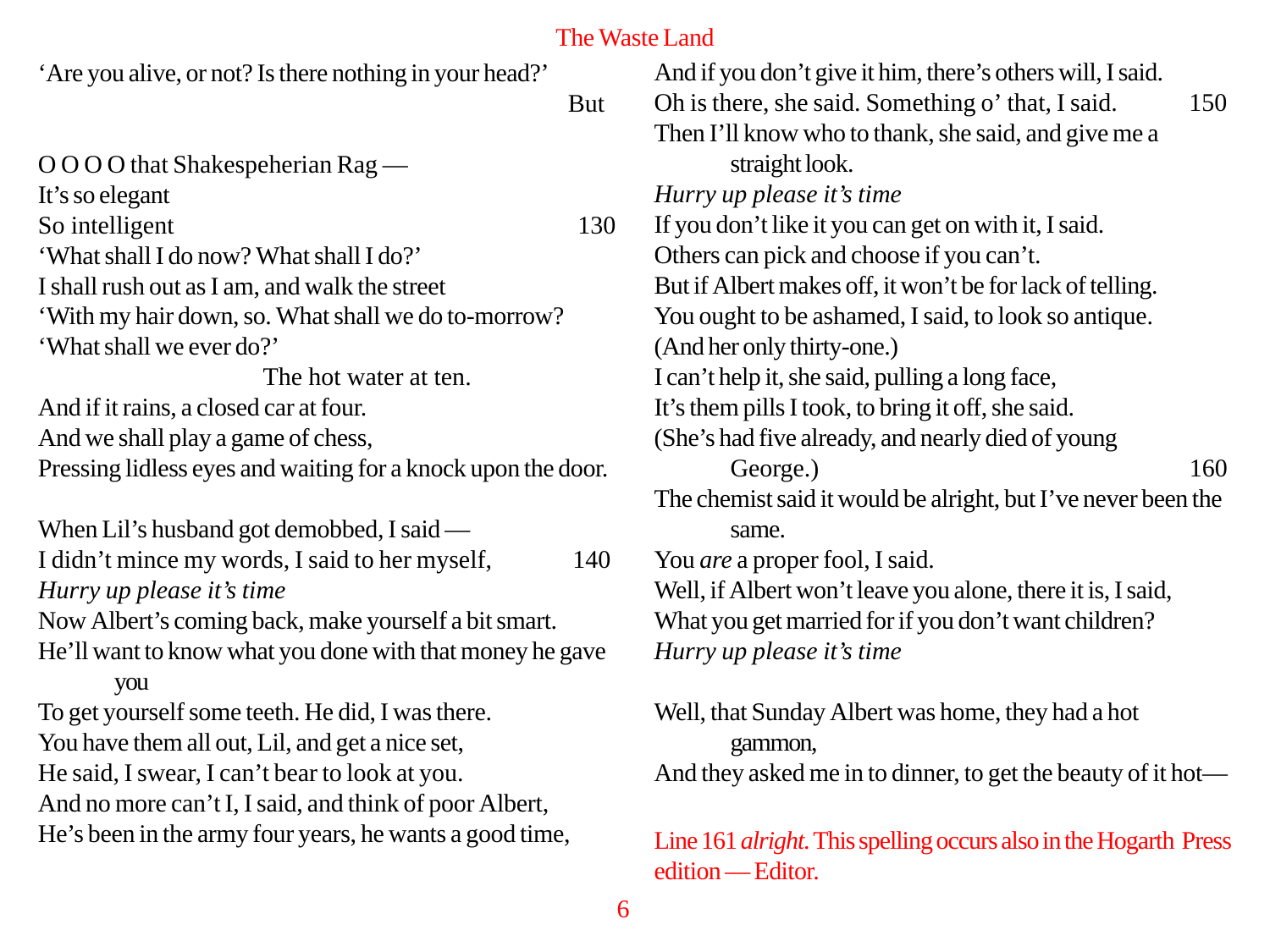*Hurry up please it's time Hurry up please it's time* Goonight Bill. Goonight Lou. Goonight May. Goonight. 170 Ta ta. Goonight. Goonight. Good night, ladies, good night, sweet ladies, good night, good night.

# **III. THE FIRE SERMON**

The river's tent is broken: the last fingers of leaf Clutch and sink into the wet bank. The wind Crosses the brown land, unheard. The nymphs are departed. Sweet Thames, run softly, till I end my song. The river bears no empty bottles, sandwich papers, Silk handkerchiefs, cardboard boxes, cigarette ends Or other testimony of summer nights. The nymphs are departed.

And their friends, the loitering heirs of city directors; 180 Departed, have left no addresses.

By the waters of Leman I sat down and wept . . . Sweet Thames, run softly till I end my song, Sweet Thames, run softly, for I speak not loud or long. But at my back in a cold blast I hear The rattle of the bones, and chuckle spread from ear to ear.

A rat crept softly through the vegetation Dragging its slimy belly on the bank While I was fishing in the dull canal On a winter evening round behind the gashouse 190 Musing upon the king my brother's wreck And on the king my father's death before him. White bodies naked on the low damp ground And bones cast in a little low dry garret, Rattled by the rat's foot only, year to year. But at my back from time to time I hear The sound of horns and motors, which shall bring Sweeney to Mrs. Porter in the spring. O the moon shone bright on Mrs. Porter And on her daughter 200 They wash their feet in soda water *Et, O ces voix d'enfants, chantant dans la coupole!*

Twit twit twit Jug jug jug jug jug jug So rudely forc'd. Tereu

Unreal City Under the brown fog of a winter noon Mr. Eugenides, the Smyrna merchant Unshaven, with a pocket full of currants 210 C.i.f. London: documents at sight,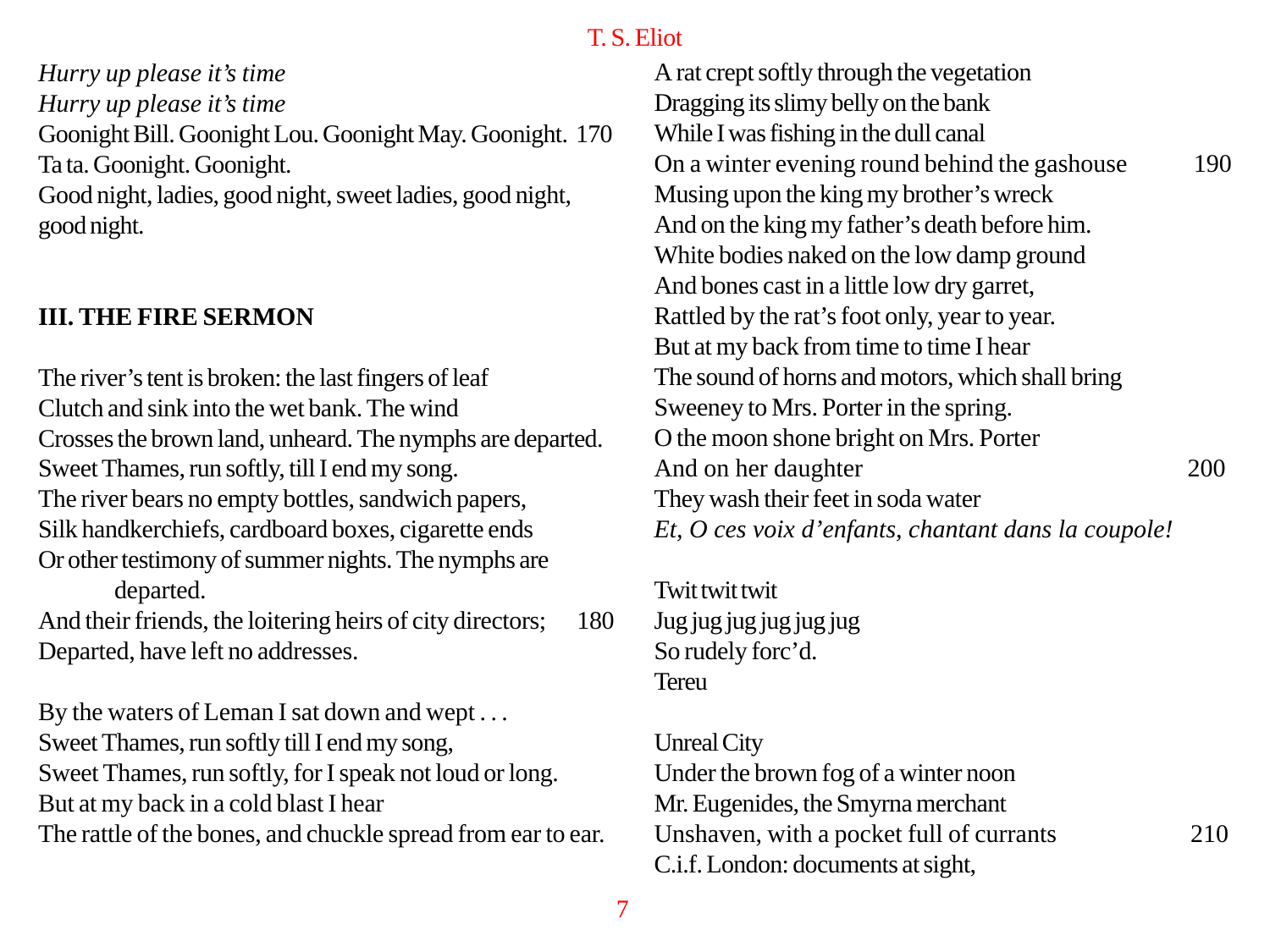Asked me in demotic French To luncheon at the Cannon Street Hotel Followed by a weekend at the Metropole.

At the violet hour, when the eyes and back Turn upward from the desk, when the human engine waits Like a taxi throbbing waiting, I Tiresias, though blind, throbbing between two lives, Old man with wrinkled female breasts, can see

At the violet hour, the evening hour that strives 220 Homeward, and brings the sailor home from sea, The typist home at teatime, clears her breakfast, lights Her stove, and lays out food in tins. Out of the window perilously spread Her drying combinations touched by the sun's last rays, On the divan are piled (at night her bed) Stockings, slippers, camisoles, and stays. I Tiresias, old man with wrinkled dugs Perceived the scene, and foretold the rest — I too awaited the expected guest. 230 He, the young man carbuncular, arrives, A small house agent's clerk, with one bold stare, One of the low on whom assurance sits As a silk hat on a Bradford millionaire. The time is now propitious, as he guesses, The meal is ended, she is bored and tired,

Endeavours to engage her in caresses Which still are unreproved, if undesired. Flushed and decided, he assaults at once; Exploring hands encounter no defence; 240 His vanity requires no response, And makes a welcome of indifference. (And I Tiresias have foresuffered all Enacted on this same divan or bed; I who have sat by Thebes below the wall And walked among the lowest of the dead.) Bestows one final patronising kiss, And gropes his way, finding the stairs unlit …

She turns and looks a moment in the glass, Hardly aware of her departed lover; 250 Her brain allows one half-formed thought to pass: 'Well now that's done: and I'm glad it's over.' When lovely woman stoops to folly and Paces about her room again, alone, She smoothes her hair with automatic hand, And puts a record on the gramophone.

'This music crept by me upon the waters' And along the Strand, up Queen Victoria Street.

O City city, I can sometimes hear Beside a public bar in Lower Thames Street, 260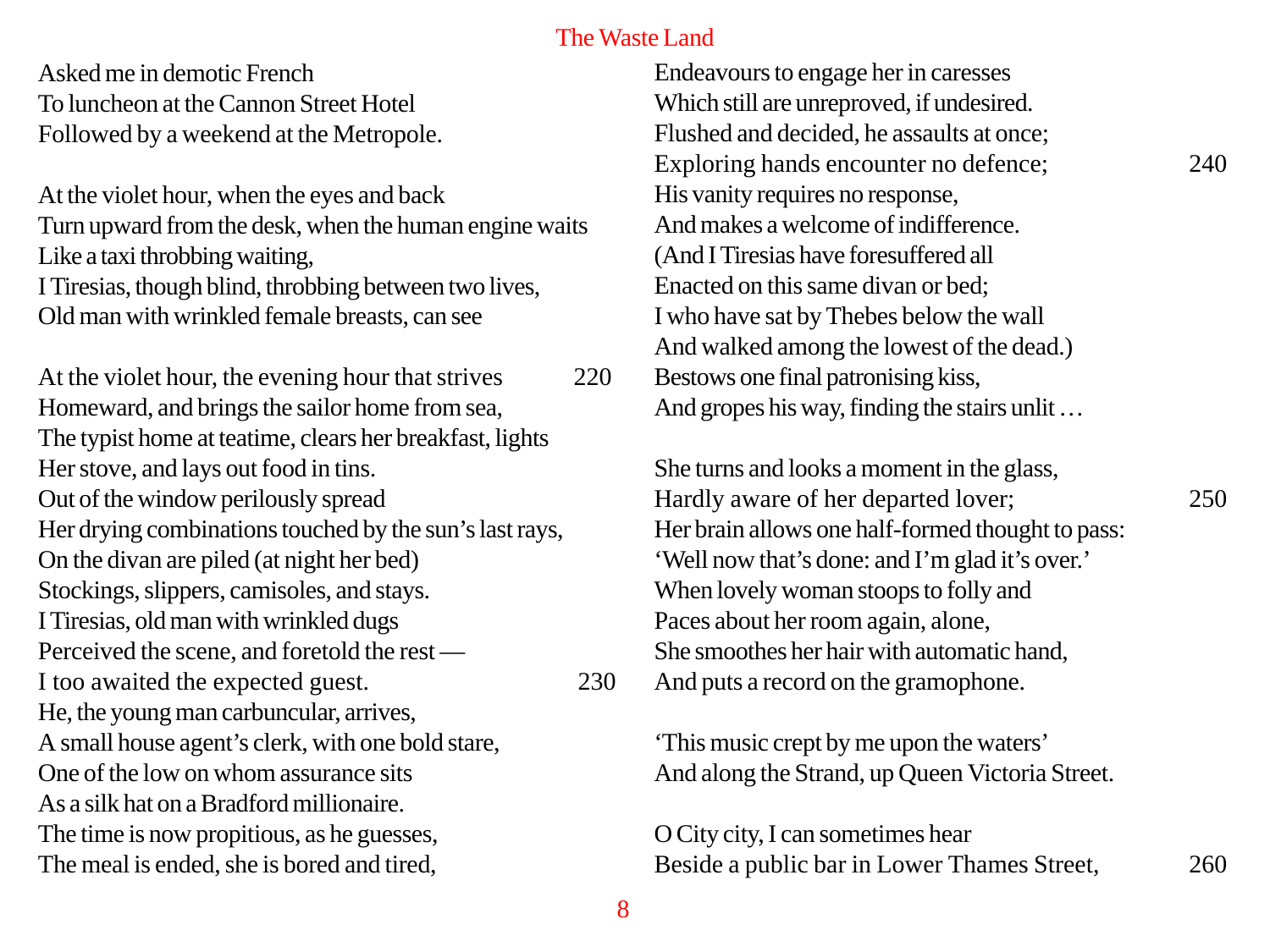#### The pleasant whining of a mandoline And a clatter and a chatter from within Where fishmen lounge at noon: where the walls Of Magnus Martyr hold Inexplicable splendour of Ionian white and gold. The river sweats Oil and tar The barges drift With the turning tide Red sails 270 Wide To leeward, swing on the heavy spar. The barges wash Drifting logs Down Greenwich reach Past the Isle of Dogs. Weialala leia Wallala leialala Elizabeth and Leicester Beating oars 280 The stern was formed A gilded shell Red and gold Rippled both shores Southwest wind Carried down stream The peal of bells White towers Weialala leia 290 Wallala leialala 'Trams and dusty trees. Highbury bore me. Richmond and Kew Undid me. By Richmond I raised my knees Supine on the floor of a narrow canoe.' 'My feet are at Moorgate, and my heart Under my feet. After the event He wept. He promised "a new start". I made no comment. What should I resent?' 'On Margate Sands. 300 I can connect Nothing with nothing. The broken fingernails of dirty hands. My people humble people who expect Nothing.' la la To Carthage then I came

T. S. Eliot

The brisk swell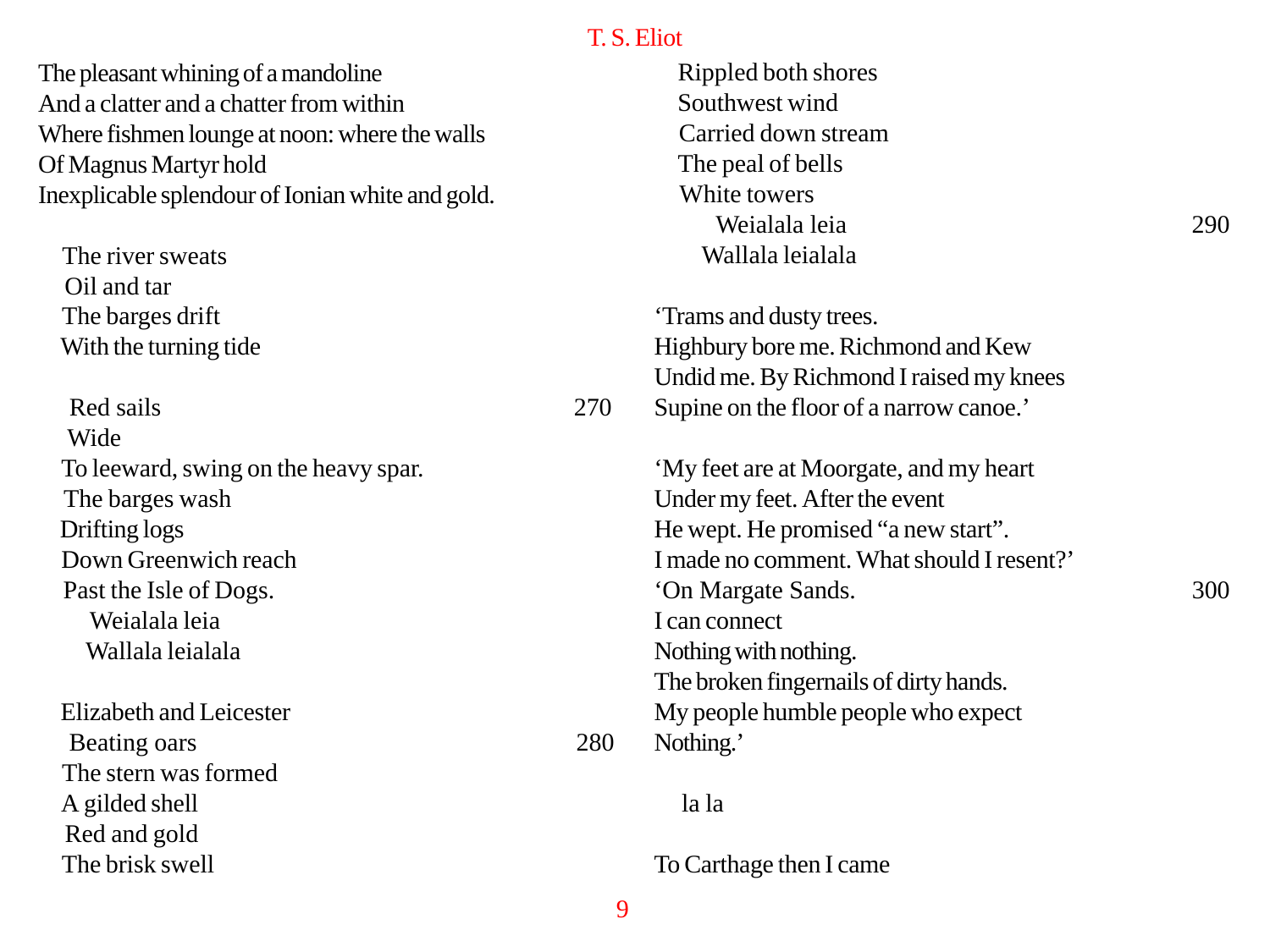Burning burning burning burning 0 Lord Thou pluckest me out 0 Lord Thou pluckest 310

burning

# **IV. DEATH BY WATER**

Phlebas the Phoenician, a fortnight dead, Forgot the cry of gulls, and the deep sea swell And the profit and loss.

 A current under sea Picked his bones in whispers. As he rose and fell He passed the stages of his age and youth Entering the whirlpool.

 Gentile or Jew O you who turn the wheel and look to windward, 320 Consider Phlebas, who was once handsome and tall as you.

# **V. WHAT THE THUNDER SAID**

After the torchlight red on sweaty faces After the frosty silence in the gardens After the agony in stony places The shouting and the crying

Prison and place and reverberation Of thunder of spring over distant mountains

He who was living is now dead We who were living are now dying With a little patience 330

Here is no water but only rock Rock and no water and the sandy road The road winding above among the mountains Which are mountains of rock without water If there were water we should stop and drink Amongst the rock one cannot stop or think Sweat is dry and feet are in the sand If there were only water amongst the rock Dead mountain mouth of carious teeth that cannot spit Here one can neither stand nor lie nor sit 340 There is not even silence in the mountains But dry sterile thunder without rain There is not even solitude in the mountains But red sullen faces sneer and snarl From doors of mudcracked houses

If there were water

And no rock If there were rock And also water And water

10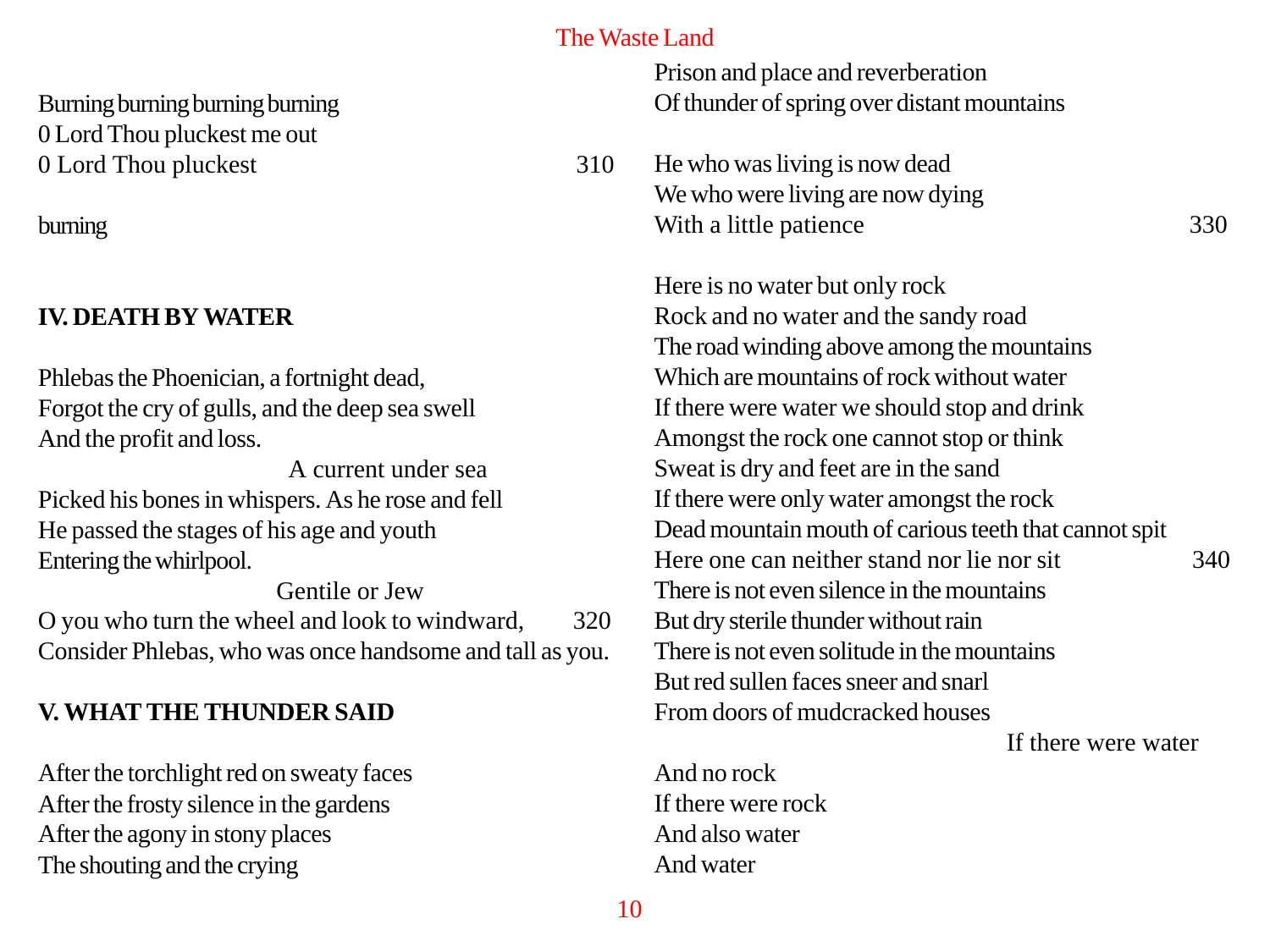A spring 350 A pool among the rock If there were the sound of water only Not the cicada And dry grass singing But sound of water over a rock Where the hermit-thrush sings in the pine trees Drip drop drip drop drop drop drop But there is no water

Who is the third who walks always beside you? When I count, there are only you and I together 360 But when I look ahead up the white road There is always another one walking beside you Gliding wrapt in a brown mantle, hooded I do not know whether a man or a woman — But who is that on the other side of you?

What is that sound high in the air Murmur of maternal lamentation Who are those hooded hordes swarming Over endless plains, stumbling in cracked earth Ringed by the flat horizon only 370 What is the city over the mountains Cracks and reforms and bursts in the violet air Falling towers Jerusalem Athens Alexandria

#### T. S. Eliot

# Vienna London Unreal

A woman drew her long black hair out tight And fiddled whisper music on those strings And bats with baby faces in the violet light Whistled, and beat their wings 380 And crawled head downward down a blackened wall And upside down in air were towers Tolling reminiscent bells, that kept the hours And voices singing out of empty cisterns and exhausted wells.

In this decayed hole among the mountains In the faint moonlight, the grass is singing Over the tumbled graves, about the chapel There is the empty chapel, only the wind's home. It has no windows, and the door swings, Dry bones can harm no one. 390 Only a cock stood on the rooftree Co co rico co co rico In a flash of lightning. Then a damp gust Bringing rain

Ganga was sunken, and the limp leaves Waited for rain, while the black clouds Gathered far distant, over Himavant. The jungle crouched, humped in silence.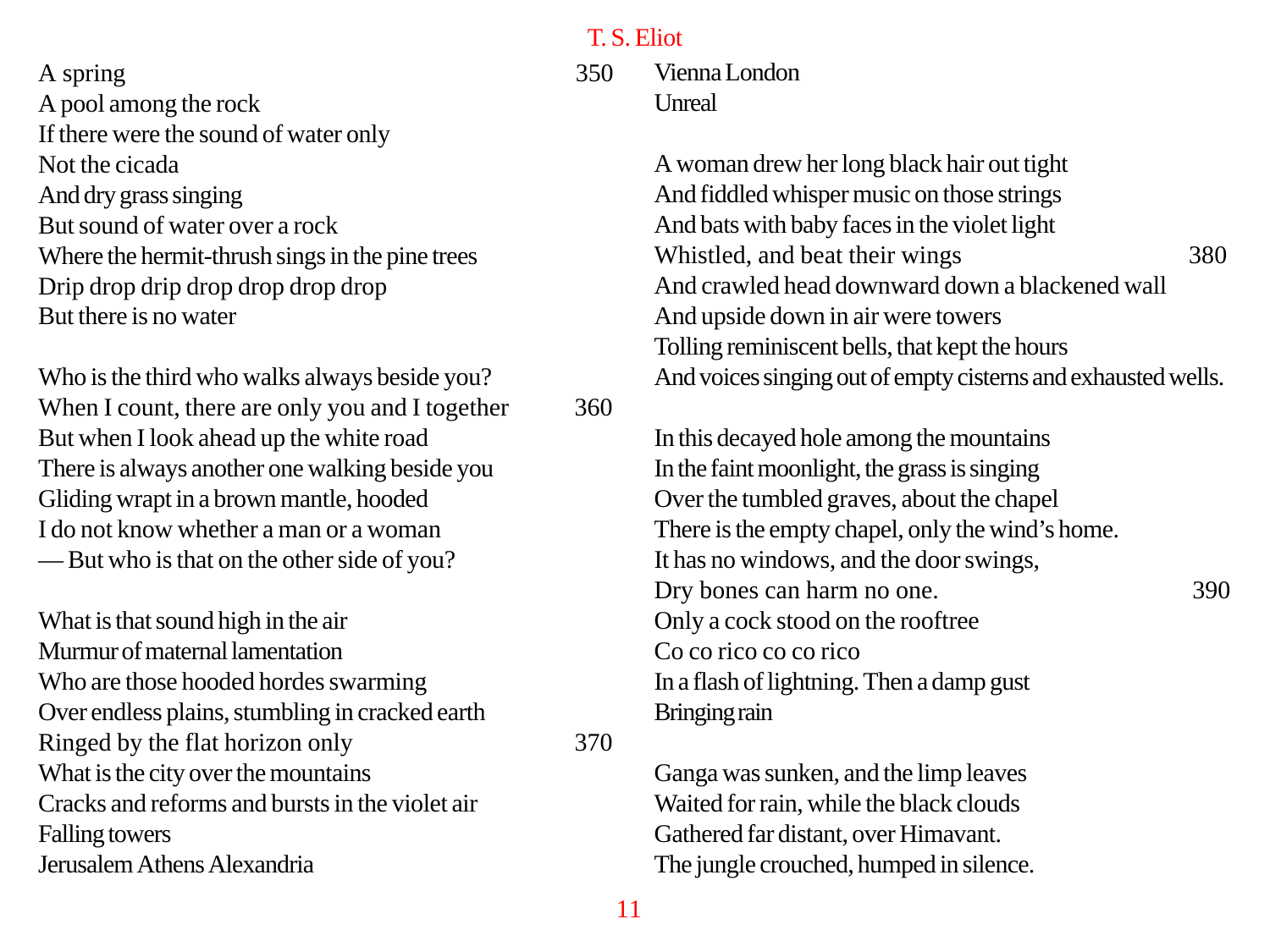Then spoke the thunder  $DA$  400 *Datta*: what have we given? My friend, blood shaking my heart The awful daring of a moment's surrender

Which an age of prudence can never retract By this, and this only, we have existed Which is not to be found in our obituaries Or in memories draped by the beneficent spider Or under seals broken by the lean solicitor In our empty rooms

#### $DA$  410

*Dayadhvam*: I have heard the key Turn in the door once and turn once only We think of the key, each in his prison Thinking of the key, each confirms a prison Only at nightfall, aetherial rumours Revive for a moment a broken Coriolanus D<sub>A</sub> *Damyata*: The boat responded Gaily, to the hand expert with sail and oar

The sea was calm, your heart would have responded 420 Gaily, when invited, beating obedient

To controlling hands

 I sat upon the shore Fishing, with the arid plain behind me Shall I at least set my lands in order?

London Bridge is falling down falling down falling down

*Poi s'ascose nel foco che gli affina Quando fiam ceu chelidon*— O swallow swallow Le Prince d'Aquitaine & agrave; la tour abolie These fragments I have shored against my ruins 430 Why then Ile fit you. Hieronymo's mad againe. Datta. Dayadhvam. Damyata.

Shantih shantih shantih

Line 415 aetherial (aethereal) Line 428 ceu (uti) — Editor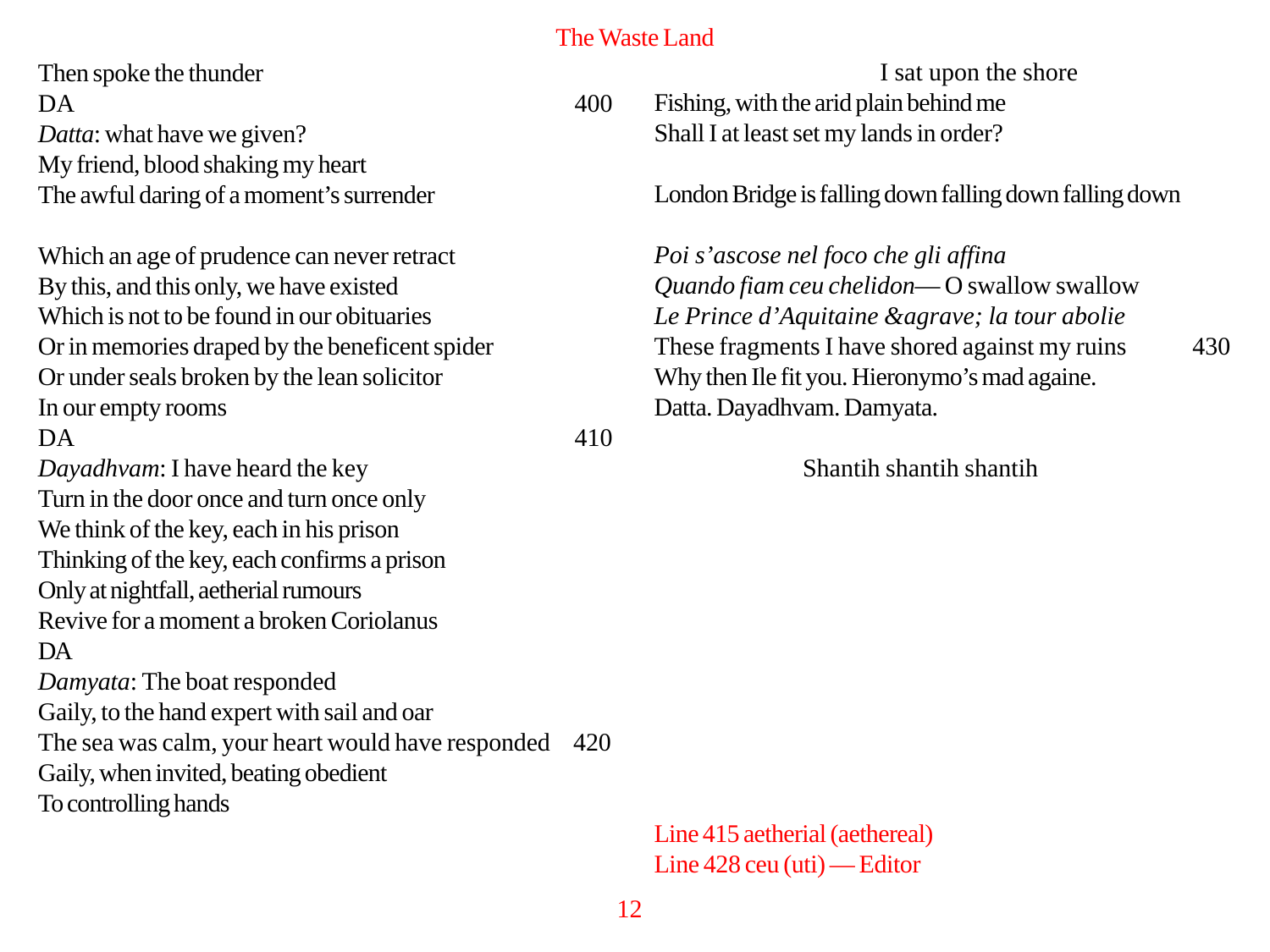# **NOTES**

Not only the title, but the plan and a good deal of the incidental symbolism of the poem were suggested by Miss Jessie L. Weston's book on the Grail legend: *From Ritual to Romance* (Macmillan).\* Indeed, so deeply am I indebted, Miss Weston's book will elucidate the diffi-culties of the poem much better than my notes can do; and I recommend it (apart from the great interest of the book itself) to any who think such elucidation of the poem worth the trouble. To another work of anthropo-logy I am indebted in general, one which has influenced our generation profoundly; I mean *The Golden Bough*; I have used especially the two volumes *Adonis, Attis, Osiris*. Anyone who is acquainted with these works will immediately recognize in the poem certain references to vegetation ceremonies.

\*Macmillan (Cambridge).

# **I. THE BURIAL OF THE DEAD**

Line 20. Cf. Ezekiel 2:7.

23. Cf. Ecclesiastes 12:5.

31. *V. Tristan und Isolde*, i, verses 5-8.

#### 42. Id. iii, verse 24.

46. I am not familiar with the exact constitution of the Tarot pack of cards, from which I have obviously departed to suit my own convenience. The Hanged Man, a member of the traditional pack, fits my purpose in two ways: because he is associated in my mind with the Hanged God of Frazer, and because I associate him with the hooded figure in the passage of the disciples to Emmaus in Part V. The Phoenician Sailor and the Merchant appear later; also the 'crowds of people', and Death by Water is executed in Part IV. The Man with Three Staves (an authentic member of the Tarot pack) I associate, quite arbitrarily, with the Fisher King himself.

#### 60. Cf. Baudelaire:

 *Fourmillante cité, cité pleine de réves, Où le spectre en plein jour raccroche le passant.*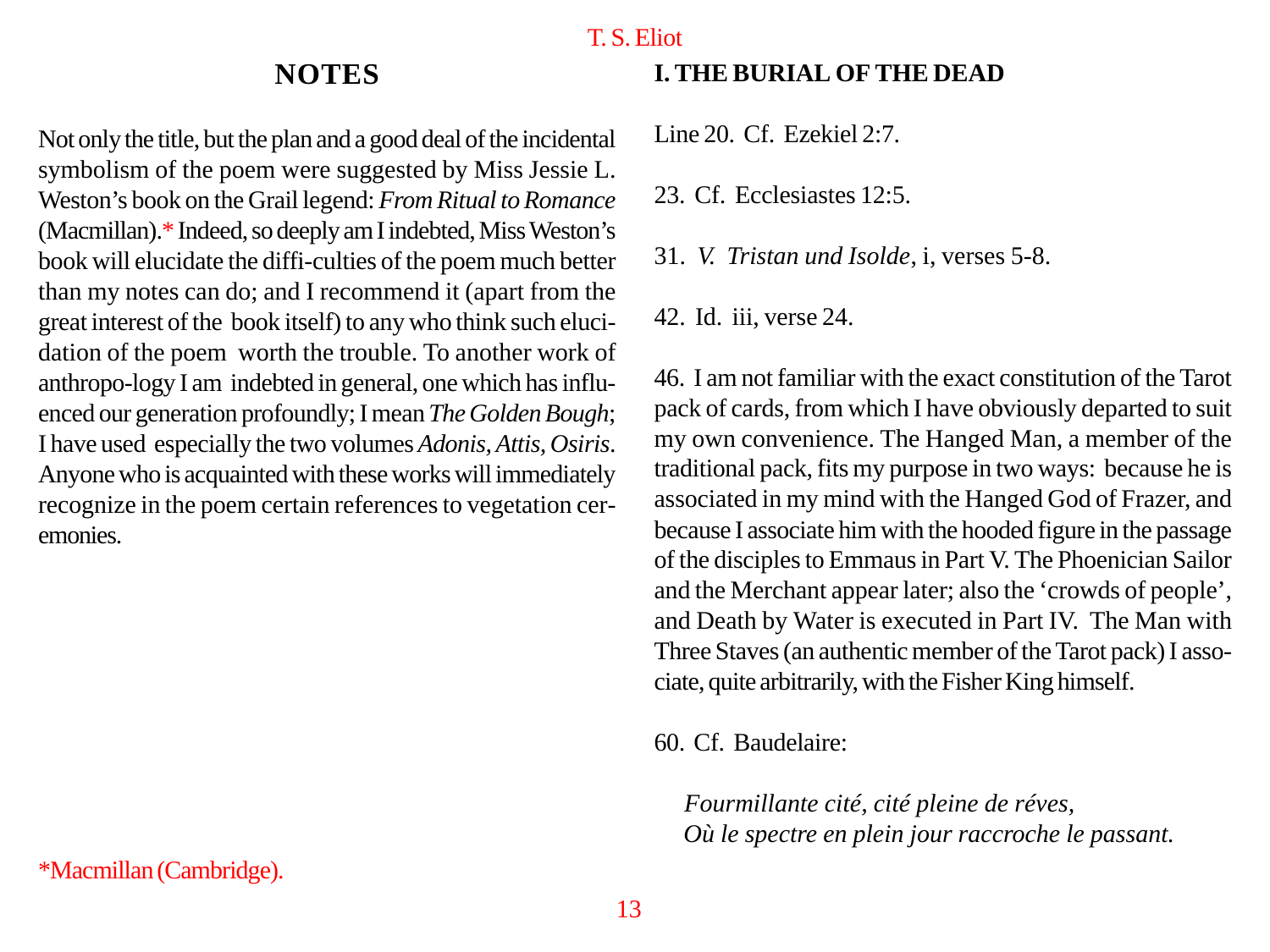63. Cf. INFERNO, iii. 55-7.

*si lunga tratta*

 *di gente, ch'io non avrei mai creduto che morte tanta n'avesse disfatta.*

64. Cf. INFERNO, iv. 25-7:

 *Quivi, secondo che per ascoltare, non avea pianto, ma' che di sospiri, che l'aura eterna facevan tremare.*

68. A phenomenon which I have often noticed.

74. Cf. the Dirge in Webster's *White Devil* . 76. *V.* Baudelaire, Preface to *Fleurs du Mal*.

#### **II. A GAME OF CHESS**

77. Cf. *Antony and Cleopatra*, II. ii. 190.

92. Laquearia. *V. Aeneid*, I. 726:

 dependent lychni laquearibus aureis incensi, et noctem flammis

funalia vincunt.

The Waste Land

98. Sylvan scene. *V.* Milton, *Paradise Lost*, iv. 140.

99. *V.* Ovid, *METAMORPHOSES*, vi, Philomela.

100. Cf. Part III, 1. 204.

115. Cf. Part III, 1. 195.

118. Cf. Webster: 'Is the wind in that door still?'

126. Cf. Part I, l. 37, 48.

138. Cf. the game of chess in Middleton's *Women beware Women*.

#### **III. THE FIRE SERMON**

176. V. Spenser, PROTHALAMION.

192. Cf. *The Tempest*, i. ii.

196. Cf. Marvell, *To His Coy Mistress*.

197. Cf. Day, *Parliament of Bees*:

 When of the sudden, listening, you shall hear, A noise of horns and hunting, which shall bring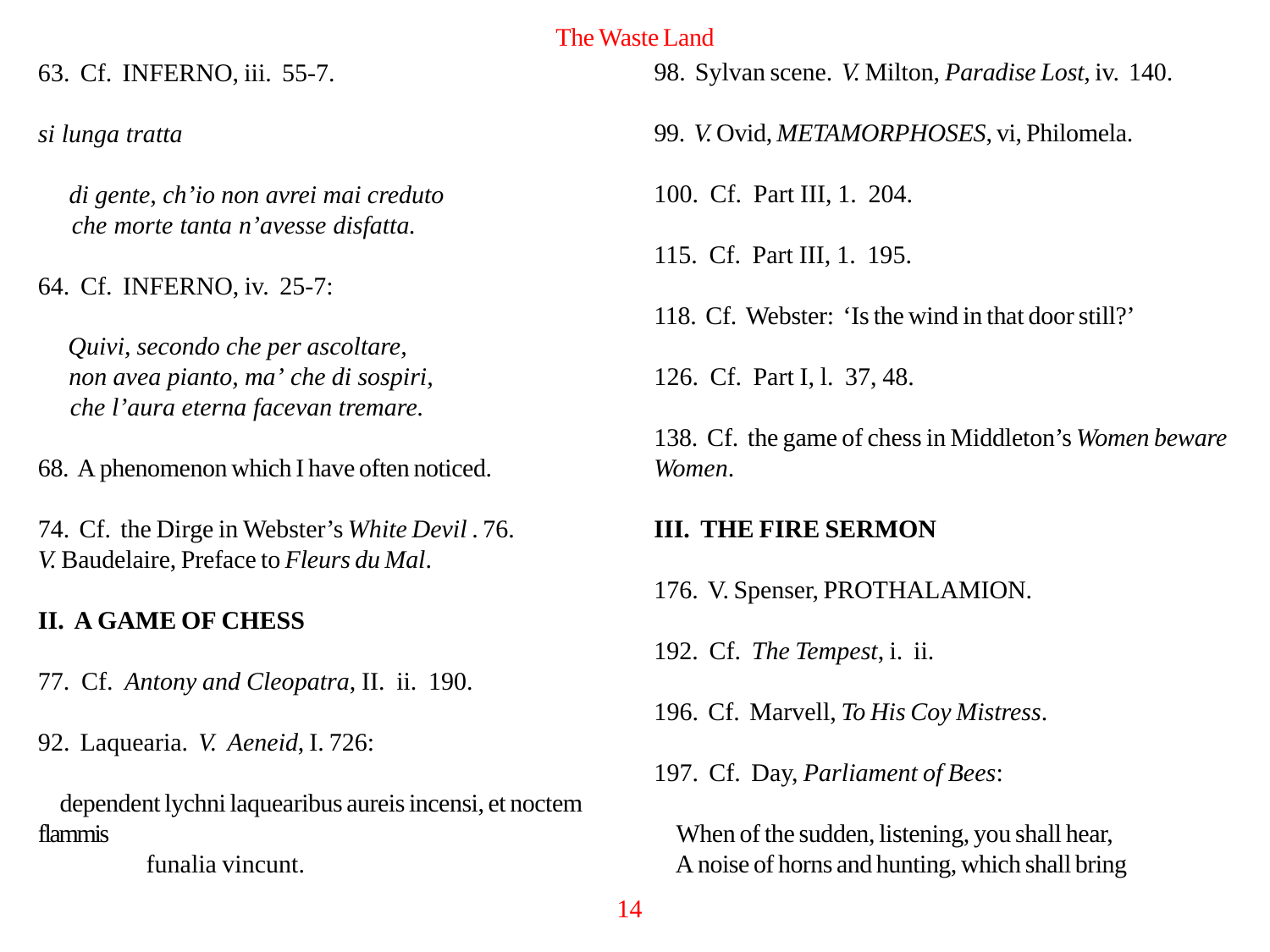Actaeon to Diana in the spring, Where all shall see her naked skin

199. I do not know the origin of the ballad from which these lines are taken: it was reported to me from Sydney, Australia.

202. *V.* Verlaine, *PARSIFAL*.

210. The currants were quoted at a price 'carriage and insurance free to London'; and the Bill of Lading, etc., were to be handed to the buyer upon payment of the sight draft.

Notes 196 and 197 were transposed in this and the Hogarth Press edition, but have been corrected here.

210. 'Carriage and insurance free'( 'cost, insurance and freight')—Editor.

218. Tiresias, although a mere spectator and not indeed a 'character', is yet the most important personage in the poem, uniting all the rest. Just as the one-eyed merchant, seller of currants, melts into the Phoenician Sailor, and the latter is not wholly distinct from Ferdinand Prince of Naples, so all the women are one woman, and the two sexes meet in Tiresias. What Tiresias sees, in fact, is the substance of the poem. The whole passage from Ovid is of great anthropological interest:

 … Cum Iunone iocos et 'maior vestra profecto est Quam, quae contingit maribus', dixisse, 'voluptas.' Illa negat; placuit quae sit sententia docti Quaerere Tiresiae: venus huic erat utraque nota. Nam duo magnorum viridi coeuntia silva Corpora serpentum baculi violaverat ictu Deque viro factus, mirabile, femina septem Egerat autumnos; octavo rursus eosdem Vidit et 'est vestrae si tanta potentia plagae', Dixit 'ut auctoris sortem in contraria mutet, Nunc quoque vos feriam!' percussis anguibus isdem Forma prior rediit genetivaque venit imago. Arbiter hic igitur sumptus de lite iocosa Dicta Iovis firmat; gravius Saturnia iusto Nec pro materia fertur doluisse suique Iudicis aeterna damnavit lumina nocte, At pater omnipotens (neque enim licet inrita cuiquam Facta dei fecisse deo) pro lumine adempto Scire futura dedit poenamque levavit honore.

221. This may not appear as exact as Sappho's lines, but I had in mind the 'longshore' or 'dory' fisherman, who returns at nightfall.

253. *V.* Goldsmith, the song in *The Vicar ofWakefield*.

257. *V. The Tempest*, as above.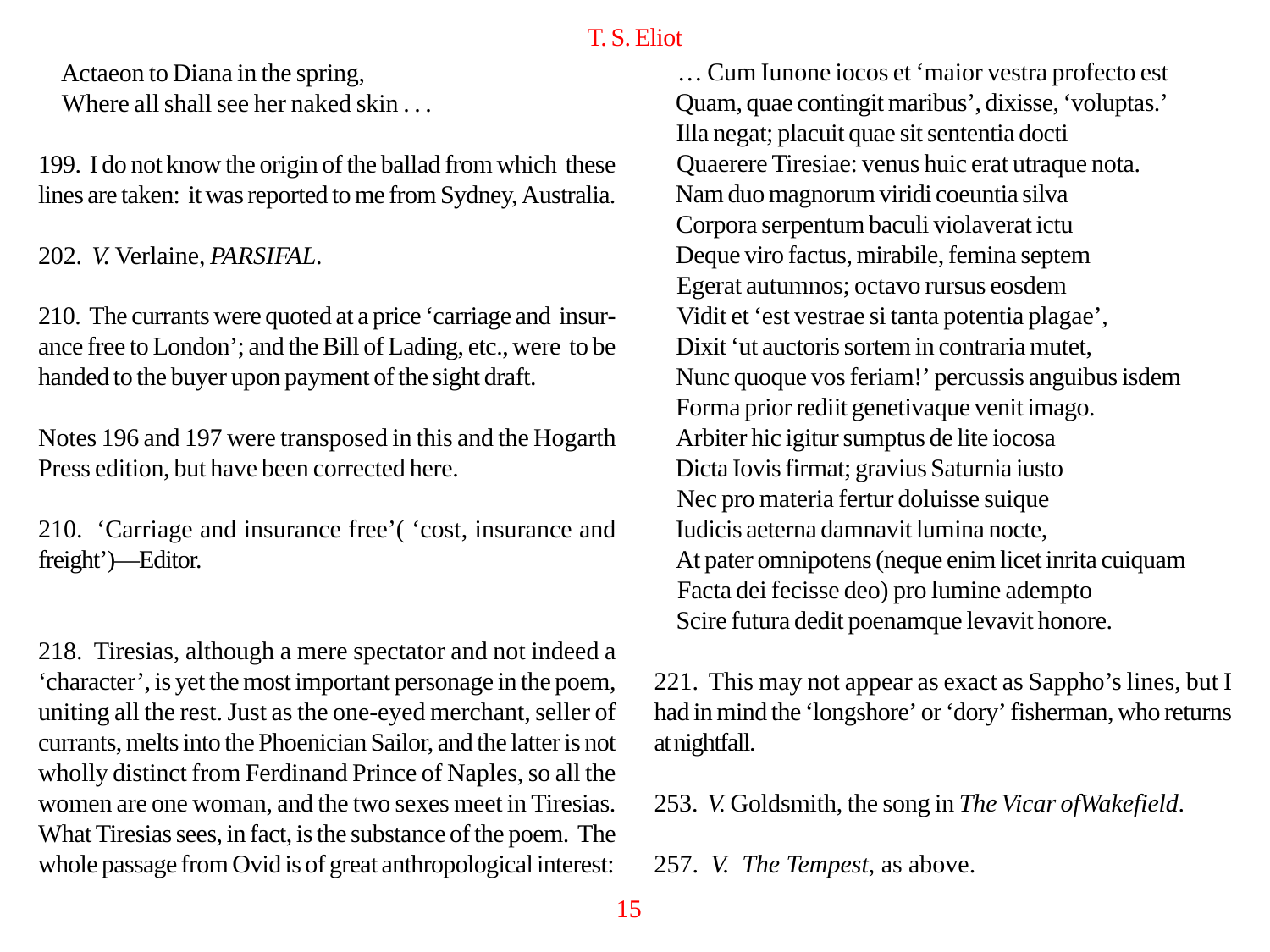264. The interior of St. Magnus Martyr is to my mind one of the finest among Wren's interiors. See *The Pro-posed Demolition of Nineteen City Churches* (P. S. King & Son, Ltd.).

266. The Song of the (three) Thames-daughters begins here. From line 202 to 306 inclusive they speak in turn. *V. Gotterdammerung*, III. i: the Rhine-daughters.

279. *V.* Froude, *ELIZABETH*, vol. I, ch. iv, letter of De Quadra to Philip of Spain:

In the afternoon we were in a barge, watching the games on the river. (The queen) was alone with Lord Robert and myself on the poop, when they began to talk nonsense, and went so far that Lord Robert at last said, as I was on the spot there was no reason why they should not be married if the queen pleased.

293. Cf. PURGATORIO, v. 133:

 'Ricorditi di me, che son la Pia; Siena mi fe', disfecemi Maremma.'

307. *V.* St. Augustine's CONFESSIONS: 'to Carthage then I came, where a cauldron of unholy loves sang all about mine ears'.

308. The complete text of the Buddha's Fire Sermon (which corresponds in importance to the Sermon on the Mount) from which these words are taken, will be found translated in the late Henry Clarke Warren's *Buddhism in Translation* (Harvard Oriental Series). Mr. Warren was one of the great pioneers of Buddhist studies in the Occident.

309. From St. Augustine's CONFESSIONS again. The collocation of these two representatives of eastern and western asceticism, as the culmination of this part of the poem, is not an accident.

# **V. WHAT THE THUNDER SAID**

In the first part of Part V three themes are employed: the journey to Emmaus, the approach to the Chapel Perilous (see Miss Weston's book), and the present decay of eastern Europe.

357. This is *Turdus aonalaschkae pallasii*, the hermit-thrush which I have heard in Quebec County. Chapman says (*Handbook of Birds of Eastern North America*) 'it is most at home in secluded woodland and thickety retreats … . Its notes are not remarkable for variety or volume, but in purity and sweetness of tone and exquisite modulation they are unequalled.' Its 'water-dripping song' is justly celebrated.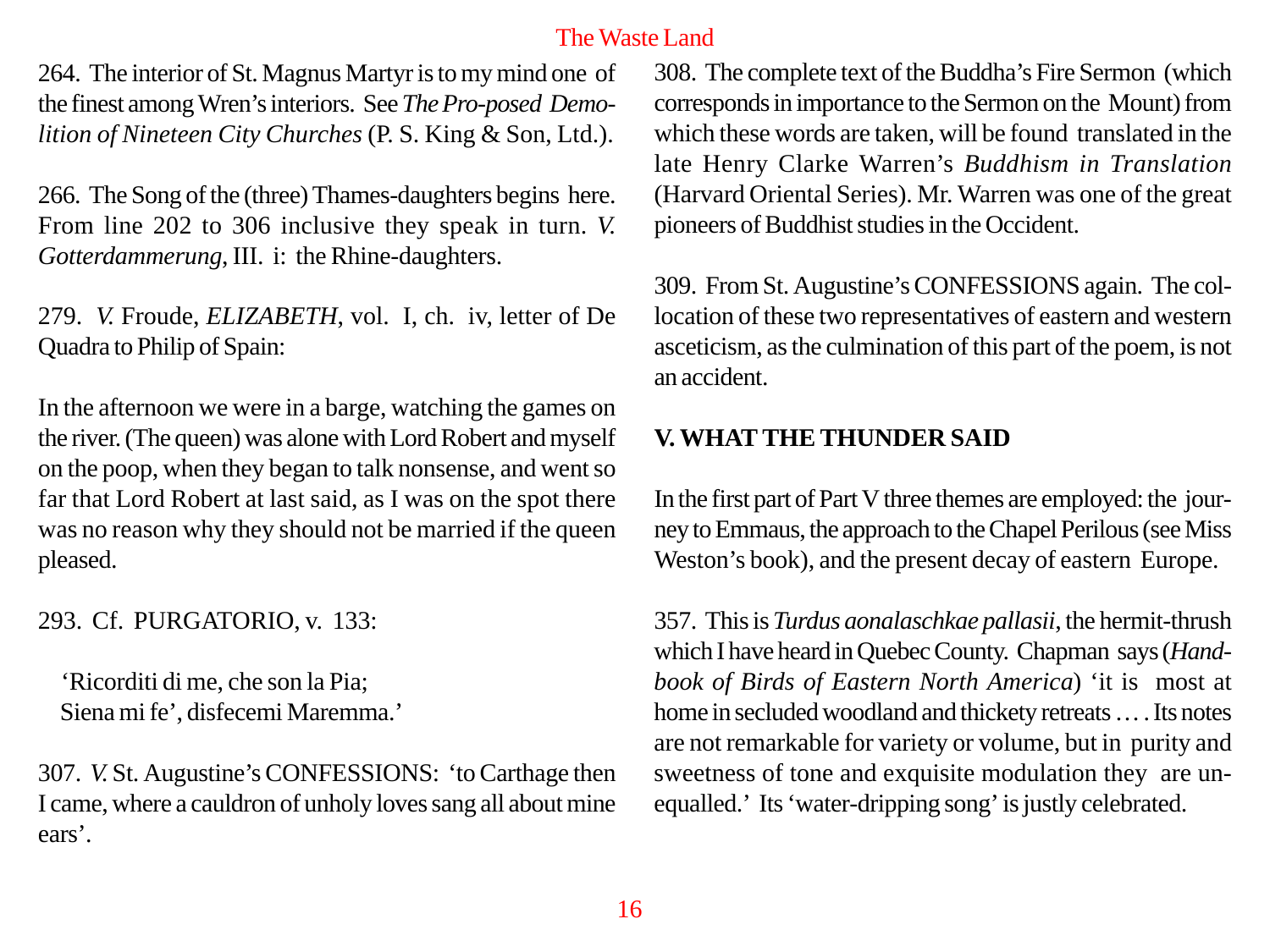360. The following lines were stimulated by the account of one of the Antarctic expeditions (I forget which, but I think one of Shackleton's): it was related that the party of explorers, at the extremity of their strength, had the constant delusion that there was *one more member* than could actually be counted.

366-76. Cf. Hermann Hesse, *Blick ins Chaos*:

Schon ist halb Europa, schon ist zumindest der halbe Osten Europas auf dem Wege zum Chaos, fährt betrunken im heiligen Wahn am Abgrund entlang und singt dazu, singt betrunken und hymnisch wie Dmitri Karamasoff sang. Ueber diese Lieder lacht der Bü rger beleidigt, der Heilige und Seher h&ouml:rt sie mit Tr&auml:nen.

401. 'Datta, dayadhvam, damyata' (Give, sympathize, control). The fable of the meaning of the Thunder is found in the *Brihadaranyaka—Upanishad*, 5, 1. A translation is found in Deussen's *Sechzig Upanishads des Veda*, p. 489.

407. Cf. Webster, *The White Devil*, v. vi:

 … they'll remarry Ere the worm pierce your winding-sheet, ere the spider Make a thin curtain for your epitaphs.

411. Cf. INFERNO, xxxiii. 46:

 ed io sentii chiavar l'uscio di sotto all'orribile torre.

Also F. H. Bradley, *Appearance and Reality*, p. 346:

My external sensations are no less private to myself than are my thoughts or my feelings. In either case my experience falls within my own circle, a circle closed on the outside; and, with all its elements alike, every sphere is opaque to the others which surround it… . In brief, regarded as an existence which appears in a soul, the whole world for each is peculiar and private to that soul.

424. *V.* Weston, *From Ritual to Romance*; chapter on the Fisher King.

427. *V. Purgatorio*, xxvi. 148.

 'Ara vos prec per aquella valor 'que vos guida al som de l'escalina, 'sovegna vos a temps de ma dolor.' Poi s'ascose nel foco che gli affina.

428. *V. Pervigilium Veneris*. Cf. Philomela in Parts II and III.